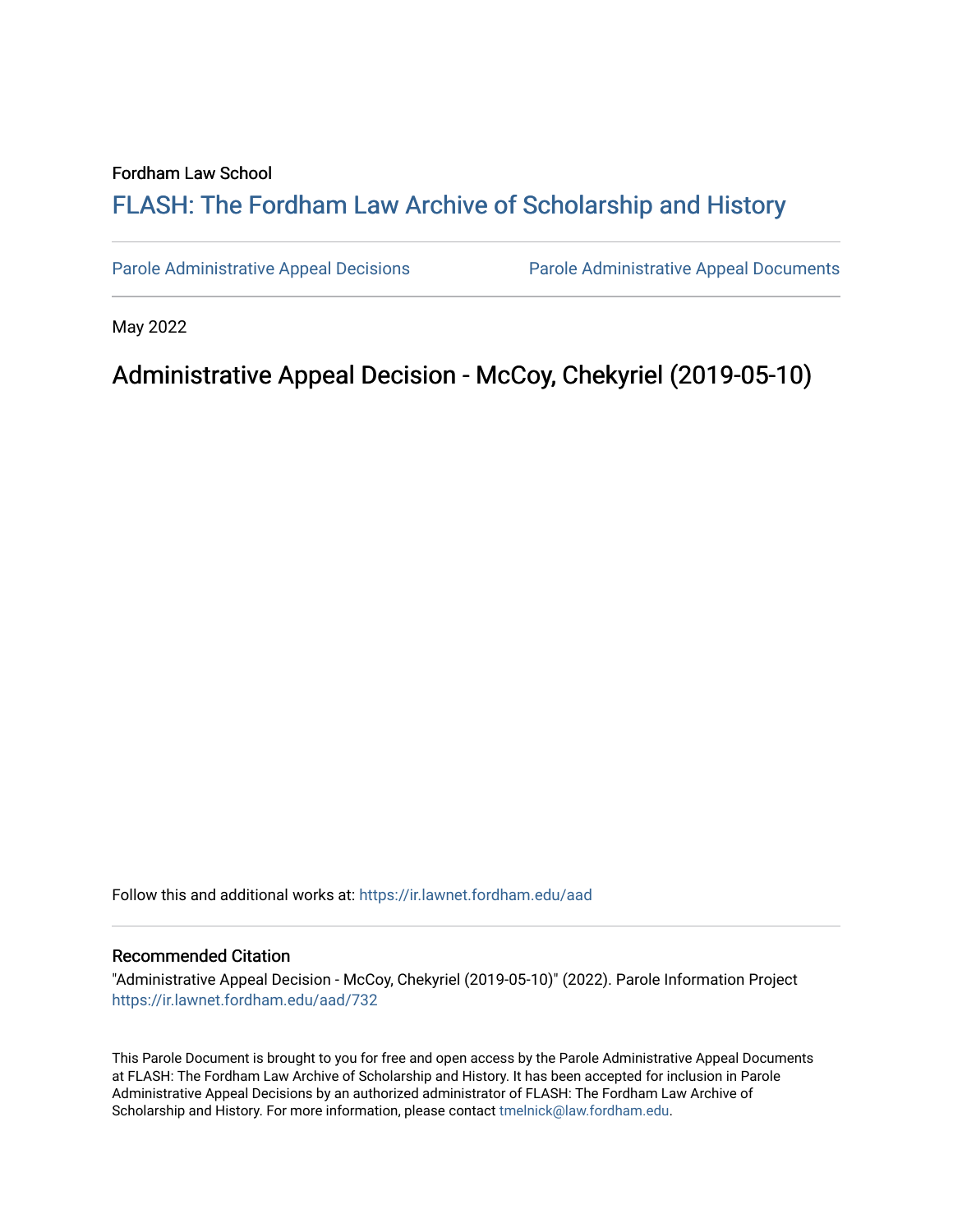### STATE OF NEW YORK - BOARD OF PAROLE

## *ADMINISTRATIVE APPEAL DECISION NOTICE*

| Name:                                 | McCoy, Chekyriel           |                                                                                                            | <b>Facility:</b>              | Greene CF                                                            |                                                                                      |
|---------------------------------------|----------------------------|------------------------------------------------------------------------------------------------------------|-------------------------------|----------------------------------------------------------------------|--------------------------------------------------------------------------------------|
| NYSID:                                |                            |                                                                                                            | Appeal<br><b>Control No.:</b> | $-02 - 056 - 19$ PIE                                                 |                                                                                      |
| DIN:                                  | 18-R-2360                  |                                                                                                            |                               |                                                                      |                                                                                      |
| Appearances:                          |                            | Chekyriel McCoy, 18-R-2360<br>Greene C.F.<br>165 Plan Road<br>P.O. Box 8<br>Coxsackie, New York 12051-0008 |                               |                                                                      |                                                                                      |
| Decision appealed:                    |                            | months.                                                                                                    |                               |                                                                      | January 2019 decision denying discretionary release and imposing a hold of 12        |
| Board Member(s).<br>who participated: |                            | <b>Agostini, Demosthenes</b>                                                                               |                               |                                                                      |                                                                                      |
| Papers considered:                    |                            | Appellant's Brief received March 4, 2019                                                                   |                               |                                                                      |                                                                                      |
|                                       |                            | Appeals Unit Review: Statement of the Appeals Unit's Findings and Recommendation                           |                               |                                                                      |                                                                                      |
|                                       | Records relied upon:       | Board Release Decision Notice (Form 9026), COMPAS instrument.                                              |                               |                                                                      | Pre-Sentence Investigation Report, Parole Board Report, Interview Transcript, Parole |
|                                       | Final Determination:       |                                                                                                            |                               | The undersigned determine that the decision appealed is hereby:      |                                                                                      |
|                                       | <b><i>Commissioner</i></b> |                                                                                                            |                               | Affirmed ____Vacated, remanded for de novo interview ____Modified to |                                                                                      |
|                                       | Commissioner               | Affirmed                                                                                                   |                               | Vacated, remanded for de novo interview __ Modified to               |                                                                                      |
|                                       | Commissibner               | Affirmed                                                                                                   |                               | Vacated, remanded for de novo interview __ Modified to               |                                                                                      |

If the Final Determination is at variance with Findings and Recommendation of Appeals Unit, written **reasons for the Parole Board's determination must be annexed hereto.** 

This Final Determination, the related Statement of the Appeals Unit's Findings and the separate findings of the Parole Board, if any, were mailed to the Inmate and the Inmate's Counsel, if any, on  $\frac{1}{\sqrt{2}}$ 

Distribution: Appeals Unit - Appellant - Appellant's Counsel - Inst. Parole File - Central File P-2002(B) (11/2018)